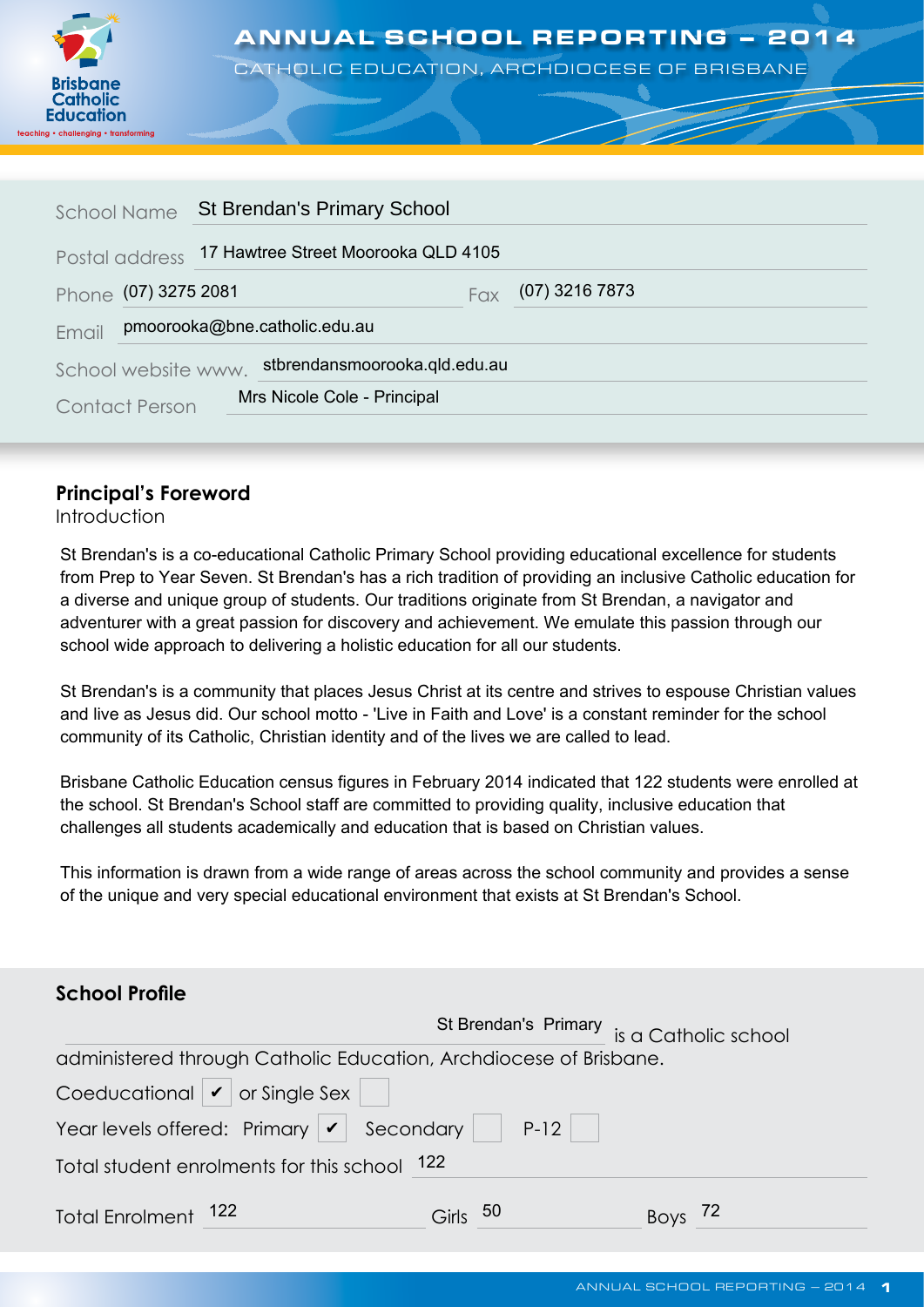Characteristics of the student body

The characteristics of the student body (which is drawn from the South Brisbane area) at St Brendan's School are unique and that there exists a rich cultural diversity and other associated statistics.

Twenty different nationalities exist amongst the 122 students enrolled at St Brendan's School. The 122 students come from 73 families, approximately 35% of which are from African refugee background.

English is a second language for many of the students at St Brendan's School, with over 50% of students coming from ESL backgrounds.

As well, there are 12 students enrolled at St Brendan's (approximately 10% of the student body) who have been verified with special needs. These verification categories include Autism, Physical Impairment and Social/Emotional Disorder.

The diverse learning needs of all our students are supported by a school based Guidance Counsellor, Speech Pathologist and Pastoral Care Support Worker.

With the central location of Moorooka in South Brisbane, students transition to a variety of Catholic, Independent and Government Secondary Schools upon the completion of Year 7 at St Brendan's School, including Loreto College, St Laurence's College and St Thomas More College.

### Our distinctive curriculum offerings

The curriculum at St Brendan's School is based on Brisbane Catholic Education's Learning Framework and the Australian Curriculum. This framework directs the school's educational activity and resonates with the Vision and Mission of St Brendan's School. The beliefs that underpin learning at St Brendan's are articulated in the framework:

\* Every learner is created in the image and likeness of God and inspired by the Spirit, responds with passion and creativity of life.

\* Every learner seeks to find meaning in life and learning. In Catholic Christian Tradition, we find meaning in the person and teachings of Jesus to grow as pilgrim people.

\* Every learner is in some respect like all others, like some others, like no other and we respond creatively, flexibly and with a futures orientation to ensure dignity and justice for all.

\* Every learner is a lifelong learner, with a desire to search for truth and do what is right; accountable for choices and responsible for actions.

\* Every learner can achieve success in life and learning where diversity is valued and shared wisdom contributes to decision-making that enriches and enlivens our world.

\* Every learner brings to the learning experience their own rich diverse life journey to contribute to a community in communion, empowered by the Spirit to be at the service of others. Distinctive Curriculum Offerings in 2014 include:

- \* Prayer, worship and liturgy as components of the Religious Life of the School
- \* Specialist teachers for Music, HPE and LOTE (Japanese Yrs 5, 6 & 7)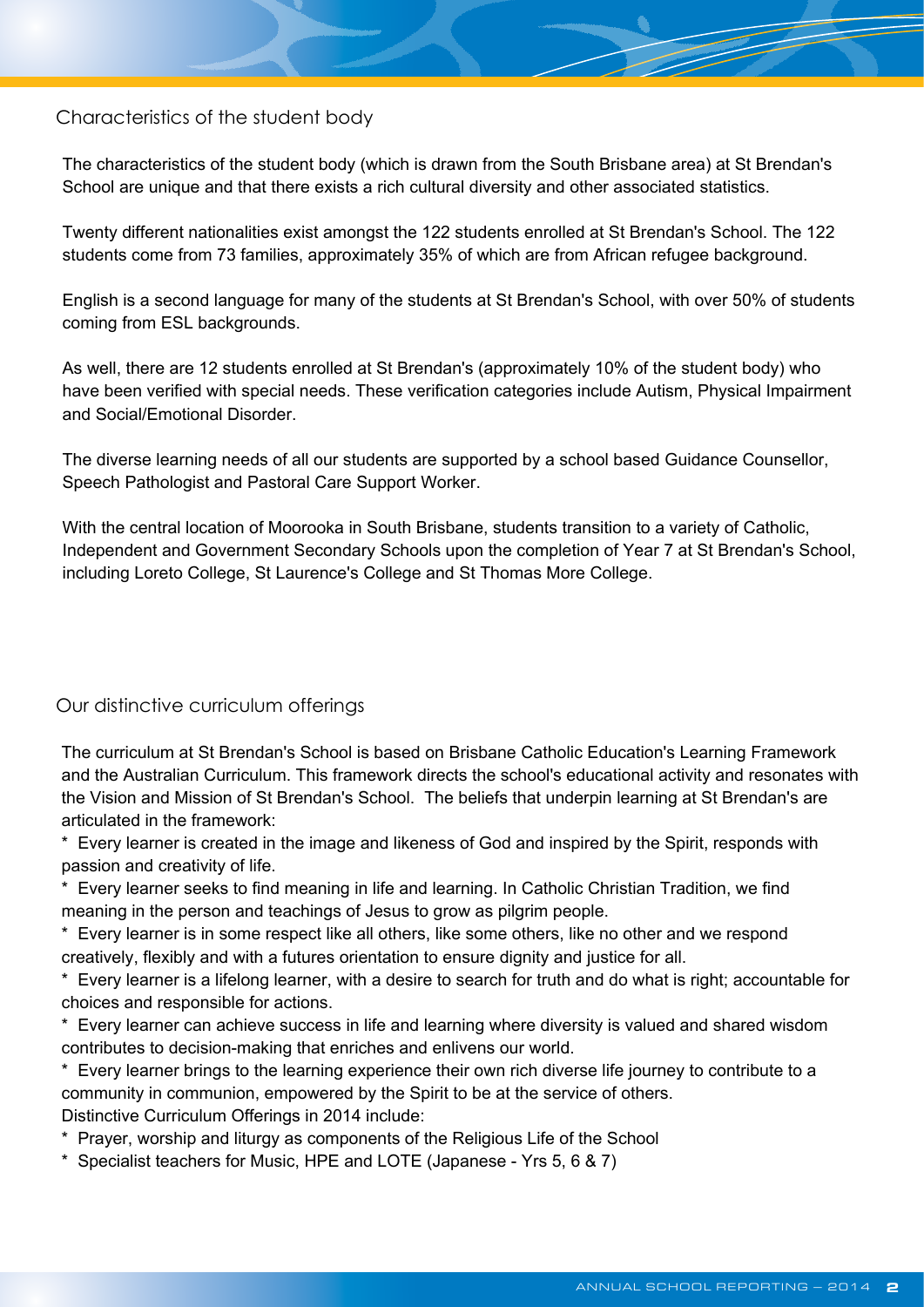#### Extra curricula activities

Extra curricula activities at St Brendan's School include:

- \* Instrumental Music and Music Extension Program weekly
- \* Junior, Senior and Whole School Choir
- \* Intraschool, Interschool, District and State sporting opportunities in a variety of sports
- \* Dance Fever lessons Term 3 each year
- \* Visual Arts with specialist support from Raw Art once per year

\* Homework Club occurs each Wednesday afternoon for students who require additional assistance with set homework tasks. Homework Club is organised and supervised by school teaching staff, with support from two local Catholic Secondary Colleges

\* Outside School Hours Care Facility (OSHC) - this service is highly valued by many of our families. OSHC is available morning and afternoons each school day.

#### How Information and Communication Technologies are used to assist learning

Information and Communication Technologies (ICTs) are seen as being vital to the learning and development of our twenty first century learners. ICT is embedded and integrated into the every day learning and teaching environment at St Brendan's. The ICT Plan is constantly being discussed and updated in consultation with the school's support technician, school staff, School Board and relevant Brisbane Catholic Education personnel.

The resourcing of ICTs is prioritised in the annual school budget and supported with one off grants from Brisbane Catholic Education on occasions. St Brendan's has excellent resources available to the children to support their learning. These include:

- \* wireless network throughout the entire site
- \* teacher and student laptops or iPads one to one
- \* classroom desktops
- \* interactive data projectors or regular data projectors and Apple TVs in all learning areas

At St Brendan's School, when discernment processes occur surrounding prospective ICT purchases a conscious effort is made to acquire ICT resources that can be 'placed in the hands' of the students to support them with their learning. Following this approach enables the students to be involved in effective reciprocal teaching, where students successfully learn from each other through formal and informal educational mentoring.

#### Social climate inclusive of pastoral care and our response to bullying

The St Brendan's School community values the positive social climate that exists amongst its members and there are many factors that contribute to this culture. Care for the individual is evident within the school community and is greatly assisted by our smaller numbers compared to other schools. Each school community member is known by name and this generates warmth and friendliness. At St Brendan's we value diversity and build inclusive practices that counter bullying behaviour.

We seek to build a life-giving community through the establishment of positive relationships, effective communication and supportive networks for all members of the school community. Outside of the academic realm, St Brendan's staff focuses on the explicit teaching of processes and structures to assist students in building social/interpersonal competency and capability. Specific behaviour teaching and school wide Positive Behaviour 4 Learning have been key elements in maintaining the school's positive social climate.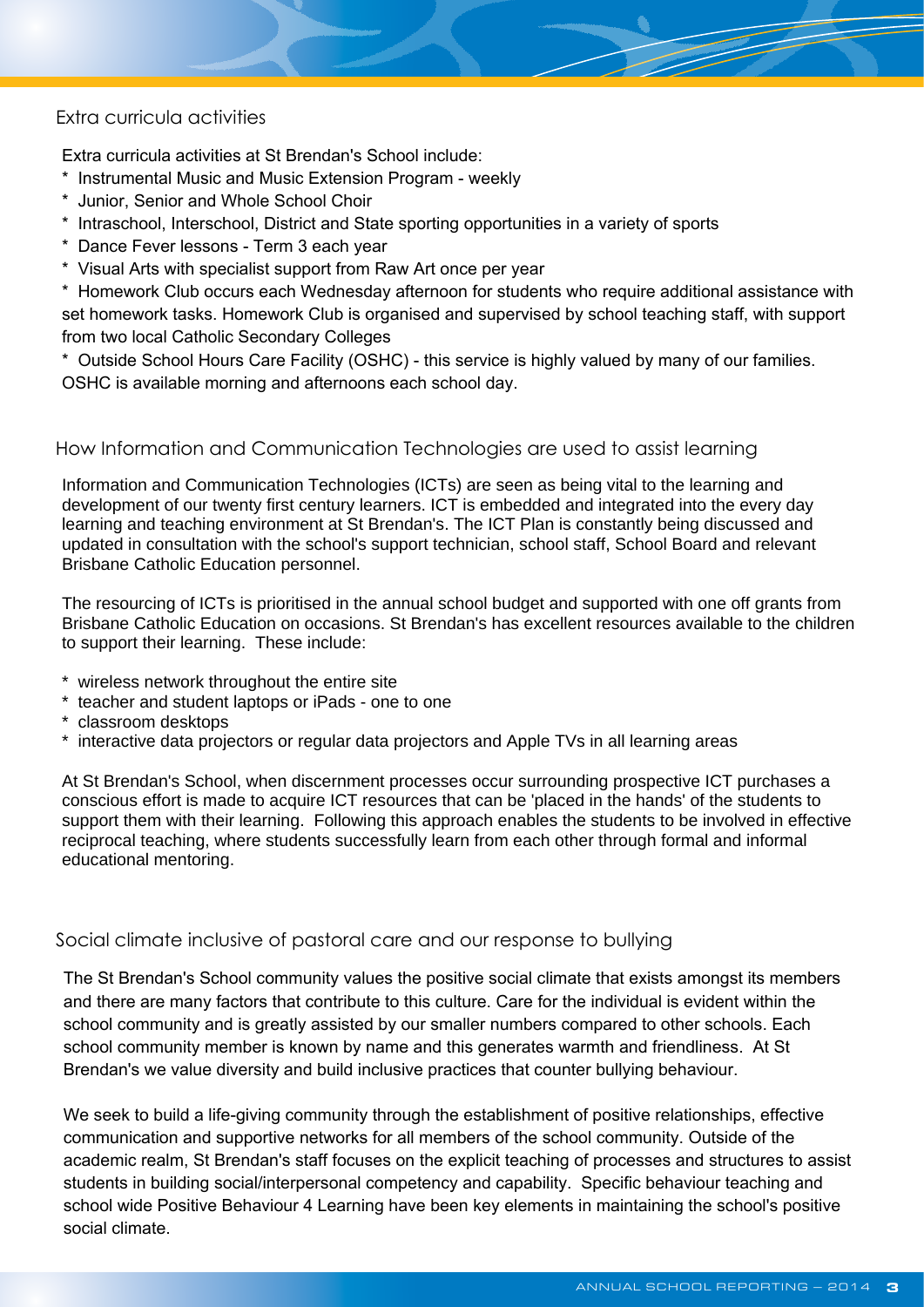#### Parent, student and teacher satisfaction with the school

A wide variety of evidence suggests that a high level of satisfaction exists with the school amongst St Brendan's School community members. Clear lines of communication are prioritised at the school and this allows for important information to flow freely between home and school. Parents and carers are encouraged to make teachers their first point of contact with any issues of concern. Parents and carers have expressed satisfaction with the approachability of all staff. The existence of a bilingual aide, an ESL Teacher and Support Teacher Inclusive Education, has greatly assisted in opening the lines of communication between the school and families from diverse cultural backgrounds and families of students with diverse learning needs.

Over a number of years, the school has had a stable teaching staff with a high attendance rate. This strongly suggests that the school's teachers experience a true sense of vocation at St Brendan's.

#### Parent involvement in their child's education

Each year, in partnership with the school's leadership team, parents and carers are involved in a process to discern action plan strategies for St Brendan's. In 2014, these student centred strategies reflected the Vision and Mission of the school and articulated the aspirations of the wider school community. These strategies and school achievements from the previous year were reported to the school community.

The Parents' and Friend's Association and School Board provide excellent avenues for all forms of parent/carer consultation and involvement. The monthly meetings for these groups provide an excellent opportunity for the Principal to formally report on school life and for parents and carers to provide feedback, request further information and suggest and support initiatives within the school.

Regular formal and informal contact with the school is encouraged by parents/carers, who are promoted and valued in our school community as the first educators of their children.

### **Staff Profile**

| <b>Workforce Composition</b> | Teaching Staff | Non-teaching Staff |
|------------------------------|----------------|--------------------|
| <b>Headcounts</b>            | 13             | 12                 |
| Full-time equivalents        | 10.7           | 4.9                |
| Indigenous                   |                |                    |

### Qualifications of all teachers

| <b>Highest level of attainment</b> | Percentage of teachers and leaders at the school attaining this level |
|------------------------------------|-----------------------------------------------------------------------|
| Doctorate                          |                                                                       |
| <b>Masters</b>                     | 4                                                                     |
| Post Graduate Diploma/Certificate  | 5                                                                     |
| <b>Bachelors Degree</b>            | 9                                                                     |
| Diploma/Certificate                | 4                                                                     |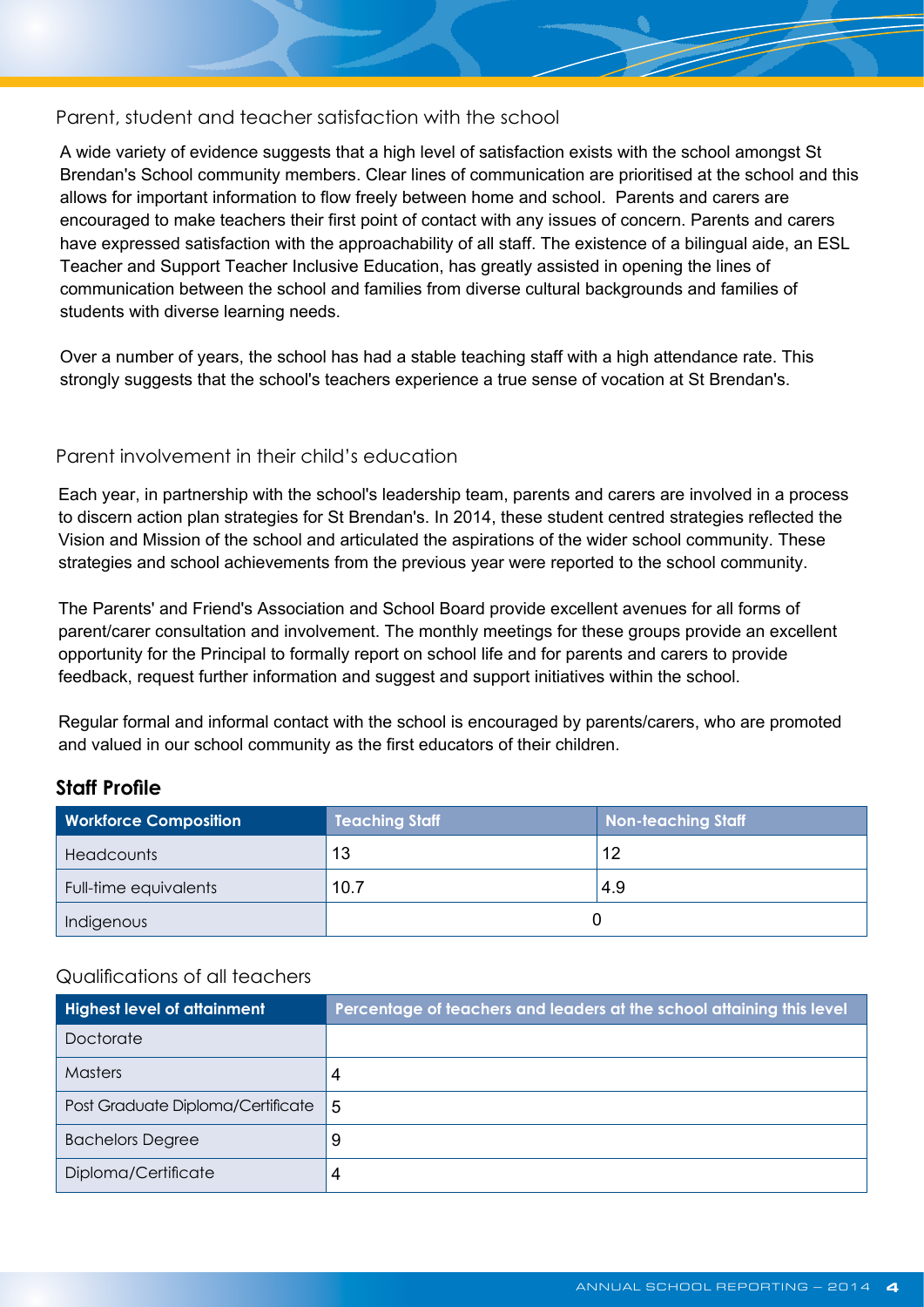Expenditure on and teacher participation in Professional Learning

The total funds expended on teacher professional learning in 2014 was \$114 925.00<br>The major professional development initiatives were as follows

- \* Focussed curriculum planning with specialist support staff
- \* Australian Curriculum implementation continued
- \* Improved literacy and numeracy pedagogical practices
- \* New Religious Education curriculum familiarisation and implementation continued
- \* School Wide Positive Behaviour Support continued
- \* Leadership and Strategic Renewal planning and review
- \* School visioning and review of school goals and mission through the Education Brief process

## **School Income by Funding Source**

School income broken down by funding source is available via the My School website at<http://www.myschool.edu.au/>.

To access our school income details, click on the My School link above. You will then be taken to the My School website with the following:

| ly School                                                                                                                                                        | acara                                                |  |  |
|------------------------------------------------------------------------------------------------------------------------------------------------------------------|------------------------------------------------------|--|--|
| Find a school Glossary More information<br><b>Contact us</b>                                                                                                     | Example by infrast suburb town of postession<br>l oo |  |  |
| Welcome                                                                                                                                                          | Find a school                                        |  |  |
| My School enables you to search the profiles of almost 10,000.<br>Australian schools.                                                                            | Search by school name                                |  |  |
| You can quickly locate statistical and contextual information about<br>schools in your community and compare them with statistically similar                     | 00                                                   |  |  |
| schools across the country.                                                                                                                                      | Search by suburb, town or postcode                   |  |  |
| A note from ACARA                                                                                                                                                | Sector M Government                                  |  |  |
| The third release of the My School website provides<br>further information with which schools and their<br>communities can monitor their affectivenings. A clear | V. Non-government<br><b>SEARCH</b>                   |  |  |

'Find a school' text box.

Where it says 'Search by school name', type

in the name of the school you wish to view, and select <GO>'. Read and follow the instructions on the next screen; you will be asked to accept the Terms of Use and Privacy Policy before being given access to the school's My School entry web page.

School financial information is available by selecting 'School finances' in the menu box in the top left corner of the school's entry web page.

## **Average staff attendance rate**

The staff attendance rate was 95.31 % in 2014.

## **Proportion of staff retained from the previous school year**

From the end of the 2013 school year, for the 2014 year. 98 % of staff were retained by the school

### **Key Student Outcomes**

| Whole School Attendance Rate | 96 | $\%$ |                        |    |      |
|------------------------------|----|------|------------------------|----|------|
| Prep Attendance Rate         |    | N/A  | Year 4 Attendance Rate | 95 | $\%$ |
| Year 1 Attendance Rate       | 88 | %    | Year 5 Attendance Rate | 96 | $\%$ |
| Year 2 Attendance Rate       | 95 | $\%$ | Year 6 Attendance Rate | 89 | $\%$ |
| Year 3 Attendance Rate       | 94 | $\%$ | Year 7 Attendance Rate | 89 | $\%$ |